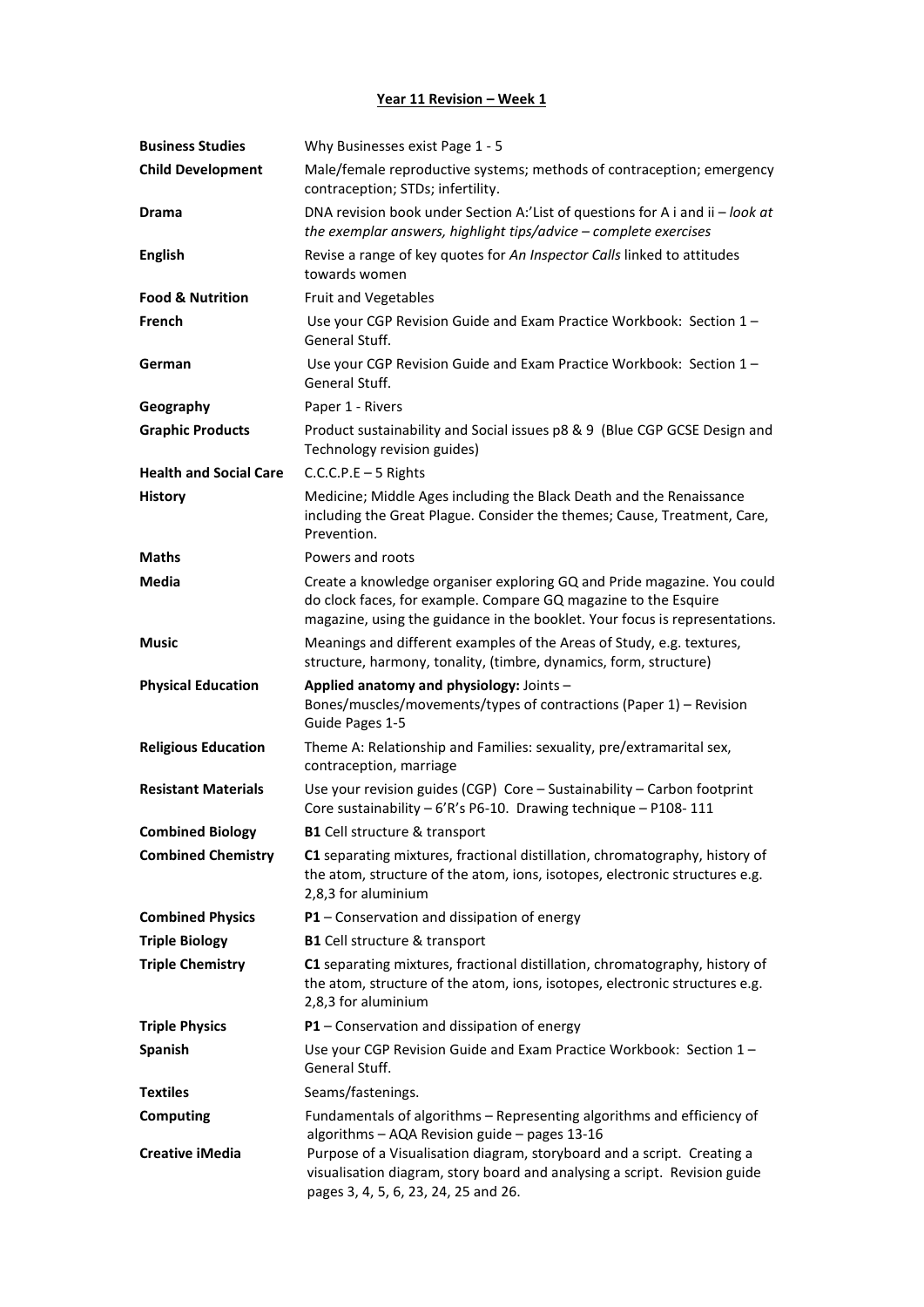| <b>Business Studies</b>       | Aims, Objectives and Business Success page 6 - 7                                                                                                                                                                    |
|-------------------------------|---------------------------------------------------------------------------------------------------------------------------------------------------------------------------------------------------------------------|
| <b>Child development</b>      | Conception; signs of pregnancy; development of foetus; diet during<br>pregnancy; anti-natal care.                                                                                                                   |
| <b>Drama</b>                  | DNA revision book under Section A: 'List of Questions for B I, ii, iii' - look at<br>exemplar, highlight tips/ advice - complete exercises                                                                          |
| <b>English</b>                | Create a detailed plan for this An Inspector Calls question: How does<br>Priestley present Gerald's relationships with women in An Inspector Calls?                                                                 |
| <b>Food &amp; Nutrition</b>   | Staple/Cereals                                                                                                                                                                                                      |
| French                        | Use your CGP Revision Guide and Exam Practice Workbook: Section 2 - Me,<br>My Family and Friends.                                                                                                                   |
| Geography                     | Paper 1 - Coasts                                                                                                                                                                                                    |
| German                        | Use your CGP Revision Guide and Exam Practice Workbook: Section 2 - Me,<br>My Family and Friends.                                                                                                                   |
| <b>Graphic products</b>       | Products in society and powering systems p10 - 13                                                                                                                                                                   |
| <b>Health and Social Care</b> | Challenging discriminatory behaviour                                                                                                                                                                                |
| <b>History</b>                | Medicine; 18 <sup>th</sup> and 19 <sup>th</sup> Century Medicine, include key individuals e.g.<br>Pasteur, Snow, Nightingale, Koch, Lister and Simpson. Consider the themes;<br>Cause, Treatment, Care, Prevention. |
| <b>Maths</b>                  | Fractions, decimals and percentages                                                                                                                                                                                 |
| Media                         | Revise Pride. Study the uses and gratifications theory and how this is<br>evident in the magazine. (p10)                                                                                                            |
| <b>Music</b>                  | Key signatures up to 4 sharps and flats; and major and minor chords.                                                                                                                                                |
| <b>Physical education</b>     | The Structure and function of the cardio-respiratory system:                                                                                                                                                        |
|                               | Cardiovascular System/Respiratory System (Paper 1) - Revision Guide Pages<br>$6-9$                                                                                                                                  |
| <b>Religious education</b>    | Theme A: Relationship and Families: Divorce, families, gender and sexism                                                                                                                                            |
| <b>Resistant materials</b>    | Products in society and powering systems P10-13                                                                                                                                                                     |
| <b>Combined Biology</b>       | <b>B2 Cell division</b>                                                                                                                                                                                             |
| <b>Combined Chemistry</b>     | C2 Periodic Table, development of the periodic table e.g. Plum pudding<br>model versus Nuclear model, reactions and trends in group 1 and 7.                                                                        |
| <b>Combined Physics</b>       | <b>P2</b> – Energy transfer by heating and $P3$ – Energy resources                                                                                                                                                  |
| <b>Triple Biology</b>         | <b>B2 Cell division</b>                                                                                                                                                                                             |
| <b>Triple Chemistry</b>       | C2 Periodic Table, development of the periodic table e.g. Plum pudding<br>model versus Nuclear model, reactions and trends in group 1 and 7,<br>properties of transition metals.                                    |
| <b>Triple Physics</b>         | <b>P2</b> – Energy transfer by heating and P3 – Energy resources                                                                                                                                                    |
| Spanish                       | Use your CGP Revision Guide and Exam Practice Workbook: Section 2 - Me,<br>My Family and Friends.                                                                                                                   |
| <b>Textiles</b>               | Pockets; facing; disposal of fullness.                                                                                                                                                                              |
| <b>Computing</b>              | Fundamentals of algorithms - searching and sorting algorithms - AQA<br>Revision guide - pages 17-20                                                                                                                 |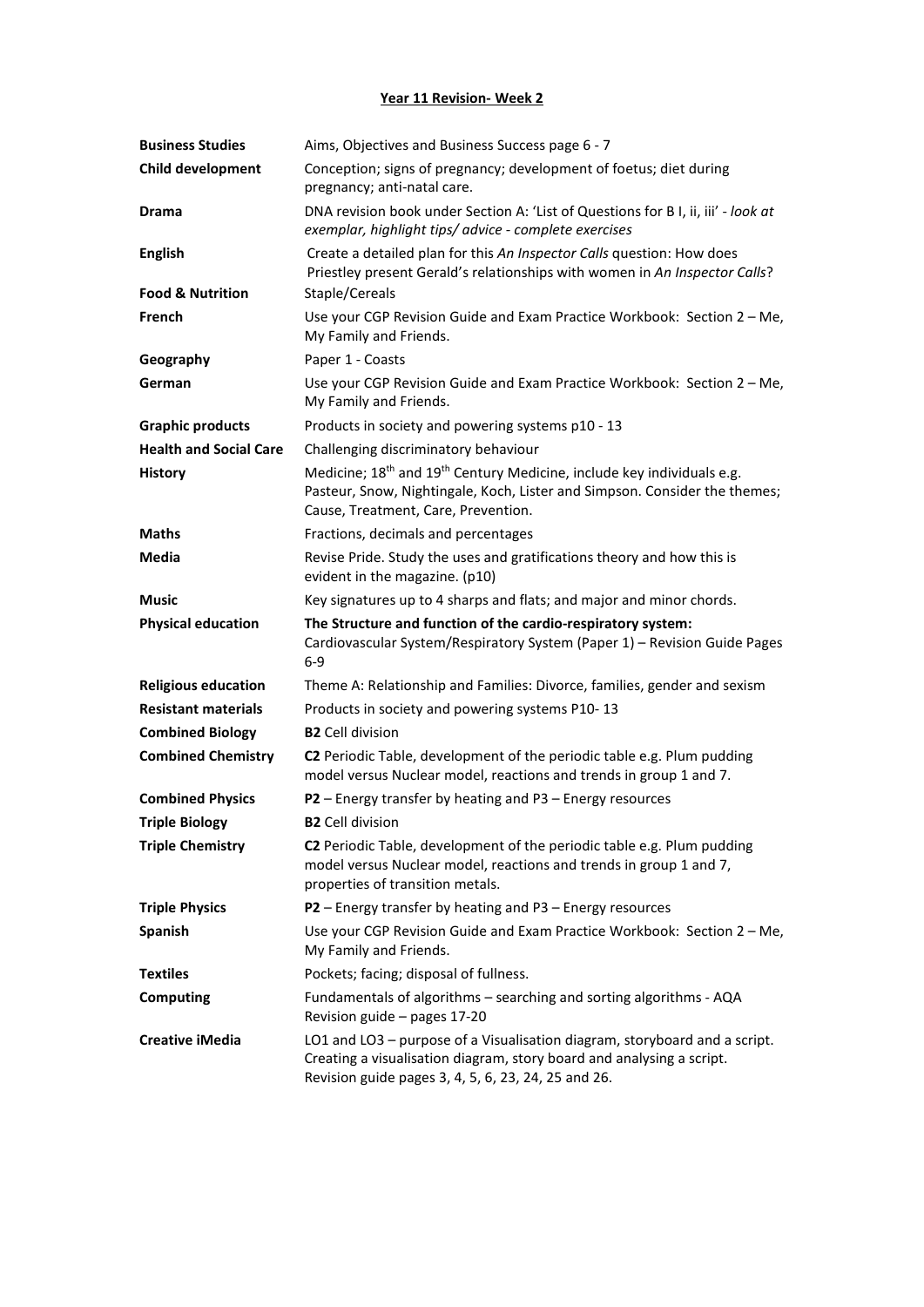| <b>Business Studies</b>       | The Business plan and location Page 9 - 10                                                                                                                                                 |
|-------------------------------|--------------------------------------------------------------------------------------------------------------------------------------------------------------------------------------------|
| <b>Child Development</b>      | Types of birth; pain relief; new born baby checks; post-natal care.                                                                                                                        |
| <b>Drama</b>                  | DNA revision book - Section A: 'actor playing the role of' question. Advice,<br>exemplar, complete revision exercises                                                                      |
| <b>English</b>                | Create a mind- map of all poems that explore the theme of suffering in the<br>Power and Conflict poems from your anthology                                                                 |
| <b>Food &amp; Nutrition</b>   | Dairy foods                                                                                                                                                                                |
| French                        | Use your CGP Revision Guide and Exam Practice Workbook: Section 3 -<br>Free-Time Activities.                                                                                               |
| Geography                     | Paper 2 - Urban issues in the UK                                                                                                                                                           |
| German                        | Use your CGP Revision Guide and Exam Practice Workbook: Section 3 -<br>Free-Time Activities.                                                                                               |
| <b>Graphic products</b>       | Properties of materials p14 - 16                                                                                                                                                           |
| <b>Health and Social Care</b> | Values of Care                                                                                                                                                                             |
| <b>History</b>                | Medicine; 20 <sup>th</sup> C medicine. Including key individuals, e.g. Domagk. Watson<br>and Crick, Fleming, Florey and Chain. Consider the themes; Cause,<br>Treatment, Care, Prevention. |
| <b>Maths</b>                  | Angles - Parallel Lines, Circle Theorems and Proofs.                                                                                                                                       |
| Media                         | The Guardian: study the arrows and explain what meanings are suggested.<br>Explain the active and passive audiences in the texts. Consider the<br>representation of refugees.              |
| <b>Music</b>                  | Names of and sounds of Cadences (through practise). ** Using the correct<br>vocab - 'Perfect cadence', not 'finished'                                                                      |
| <b>Physical education</b>     | Anaerobic and aerobic exercise: Aerobic and anaerobic exercise. The<br>effects of exercise - short term/long term (paper 1) - Revision Guide Pages<br>$10 - 12$                            |
| <b>Religious education</b>    | Theme B: Religion and Life: origins of the world, value of the world,<br>environment, animals                                                                                              |
| <b>Resistant materials</b>    | Properties of materials P14-16                                                                                                                                                             |
| <b>Combined Biology</b>       | <b>B3</b> Organisation and the digestive system                                                                                                                                            |
| <b>Combined Chemistry</b>     | C3 lons, ionic bonding and giant ionic structure, simple molecules,<br>fullerenes and graphene, giant metallic structures and bonding,<br>nanoparticles, properties and uses               |
| <b>Combined Physics</b>       | P4 - electric circuits                                                                                                                                                                     |
| <b>Triple Biology</b>         | <b>B3</b> Organisation and the digestive system                                                                                                                                            |
| <b>Triple Chemistry</b>       | C3 lons, ionic bonding and giant ionic structure, simple molecules,<br>fullerenes and graphene, giant metallic structures and bonding                                                      |
| <b>Triple Physics</b>         | $P4$ – electric circuits                                                                                                                                                                   |
| Spanish                       | Use your CGP Revision Guide and Exam Practice Workbook: Section 3 -<br>Free-Time Activities.                                                                                               |
| <b>Textiles</b>               | Applique/quilting.                                                                                                                                                                         |
| <b>Computing</b>              | Programming - data types, programming concepts, arithmetic operations,<br>relational operations, Boolean operators, data structures - AQA Revision<br>guide $-$ pages 21-38                |
| <b>Creative iMedia</b>        | LO2 - Interpreting client requirements and categorising the target audience<br>and understanding research (primary and secondary). Revision guide pages<br>9, 10 and 12.                   |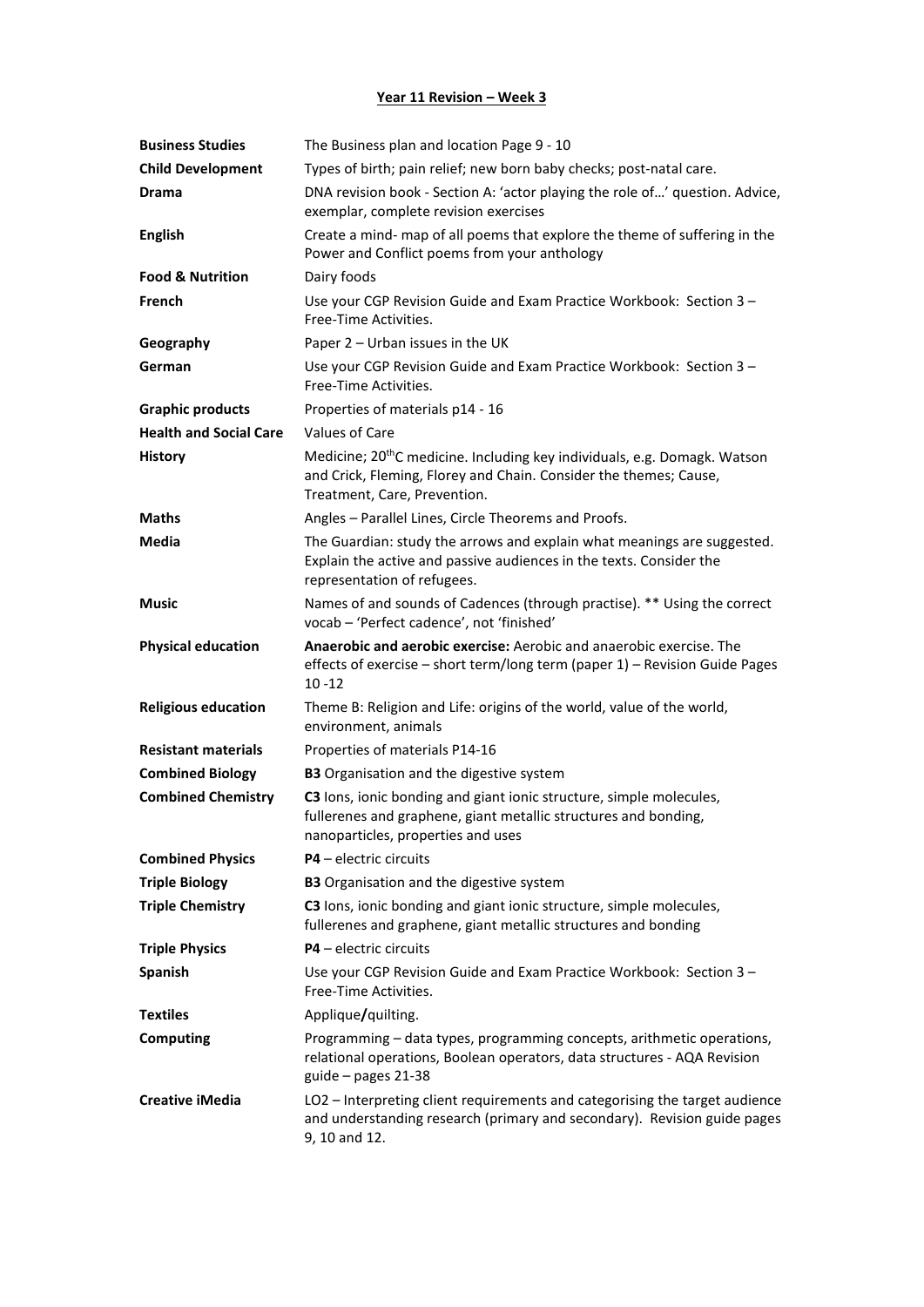| <b>Business Studies</b>       | The marketing mix page $12 - 17$ ; Marketing part 2 Page 47-51                                                                                                                                                                                                                                               |
|-------------------------------|--------------------------------------------------------------------------------------------------------------------------------------------------------------------------------------------------------------------------------------------------------------------------------------------------------------|
| <b>Child Development</b>      | Breast/bottle feeding - advantages and disadvantages, weaning.                                                                                                                                                                                                                                               |
| <b>Drama</b>                  | DNA booklet - Section A: 'explain how one key scene can be designed for a<br>specific stage type' Q. Revise 'Pros/Cons' staging sheet, mark a Q example<br>using mark scheme, complete activities.                                                                                                           |
| <b>English</b>                | Create a mind- map of all poems that explore the theme of war in the<br>Power and Conflict poems from your anthology                                                                                                                                                                                         |
| <b>Food &amp; Nutrition</b>   | Meat, Poultry, Eggs and fish                                                                                                                                                                                                                                                                                 |
| French                        | Use your CGP Revision Guide and Exam Practice Workbook: Section 4 -<br>Technology in Everyday Life.                                                                                                                                                                                                          |
| Geography                     | Paper 2 – Urban issues in Brazil / wider world                                                                                                                                                                                                                                                               |
| German                        | Use your CGP Revision Guide and Exam Practice Workbook: Section 4 -<br>Technology in Everyday Life.                                                                                                                                                                                                          |
| <b>Graphic Products</b>       | Core materials - paper, boards, timber, metals, polymers, textiles - p14 - 23                                                                                                                                                                                                                                |
| <b>Health and Social Care</b> | Early Years - Values of Care                                                                                                                                                                                                                                                                                 |
| <b>History</b>                | Britain on the Western Front: Developments in aseptic surgery, x-rays and<br>blood transfusions. The trench system, key battles (e.g. The Somme) and<br>problems with transport and communication. The chain of evacuation,<br>medical staff. New techniques and treatments that developed during the<br>war |
| <b>Maths</b>                  | Names/properties/nets of shapes and measures                                                                                                                                                                                                                                                                 |
| <b>Media</b>                  | Study immigration issues in the Sun. Revise the contextual issues behind<br>the Sun's representation of immigration. Find a cover which relates to<br>immigration and compare the ideas.                                                                                                                     |
| <b>Music</b>                  | Instrumental techniques - e.g. Pizzicato, Tremolo etc. (see the glossary)                                                                                                                                                                                                                                    |
| <b>Physical education</b>     | Movement Analysis: Levers/mechanical advantage/planes and axis of<br>movement (Paper 1) - Revision Guide Pages 14-18                                                                                                                                                                                         |
| <b>Religious Education</b>    | Theme B: Religion and Life: origins of life, abortion, euthanasia,<br>death/afterlife                                                                                                                                                                                                                        |
| <b>Resistant Materials</b>    | Core materials - paper, boards, timber, metals, polymers, textiles - p14-23                                                                                                                                                                                                                                  |
| <b>Combined Biology</b>       | <b>B4</b> Organising animals and plants                                                                                                                                                                                                                                                                      |
| <b>Combined Chemistry</b>     | C4 mass, moles and formula mass calculations, equations and calculations,<br>making a standard solution, concentrations                                                                                                                                                                                      |
| <b>Combined Physics</b>       | $PS$ – Electricity in the home                                                                                                                                                                                                                                                                               |
| <b>Triple Biology</b>         | <b>B4</b> Organising animals and plants                                                                                                                                                                                                                                                                      |
| <b>Triple Chemistry</b>       | C4 mass, moles and formula mass calculations, concentration and volume<br>calculations, titrations, yields and atom economy                                                                                                                                                                                  |
| <b>Triple Physics</b>         | $PS$ – Electricity in the home                                                                                                                                                                                                                                                                               |
| Spanish                       | Use your CGP Revision Guide and Exam Practice Workbook: Section 4 -<br>Technology in Everyday Life.                                                                                                                                                                                                          |
| <b>Textiles</b>               | Hand embroidery; free machine embroidery.                                                                                                                                                                                                                                                                    |
| <b>Computing</b>              | Programming -input/output and file handling, string handling operations,<br>random number generation, subroutines, structured programming, robust<br>and secure programming, classification of programming languages - AQA<br>Revision guide - pages 39-57                                                   |
| <b>Creative iMedia</b>        | Producing work plans and production schedules. Revision guide pgs 11-12.                                                                                                                                                                                                                                     |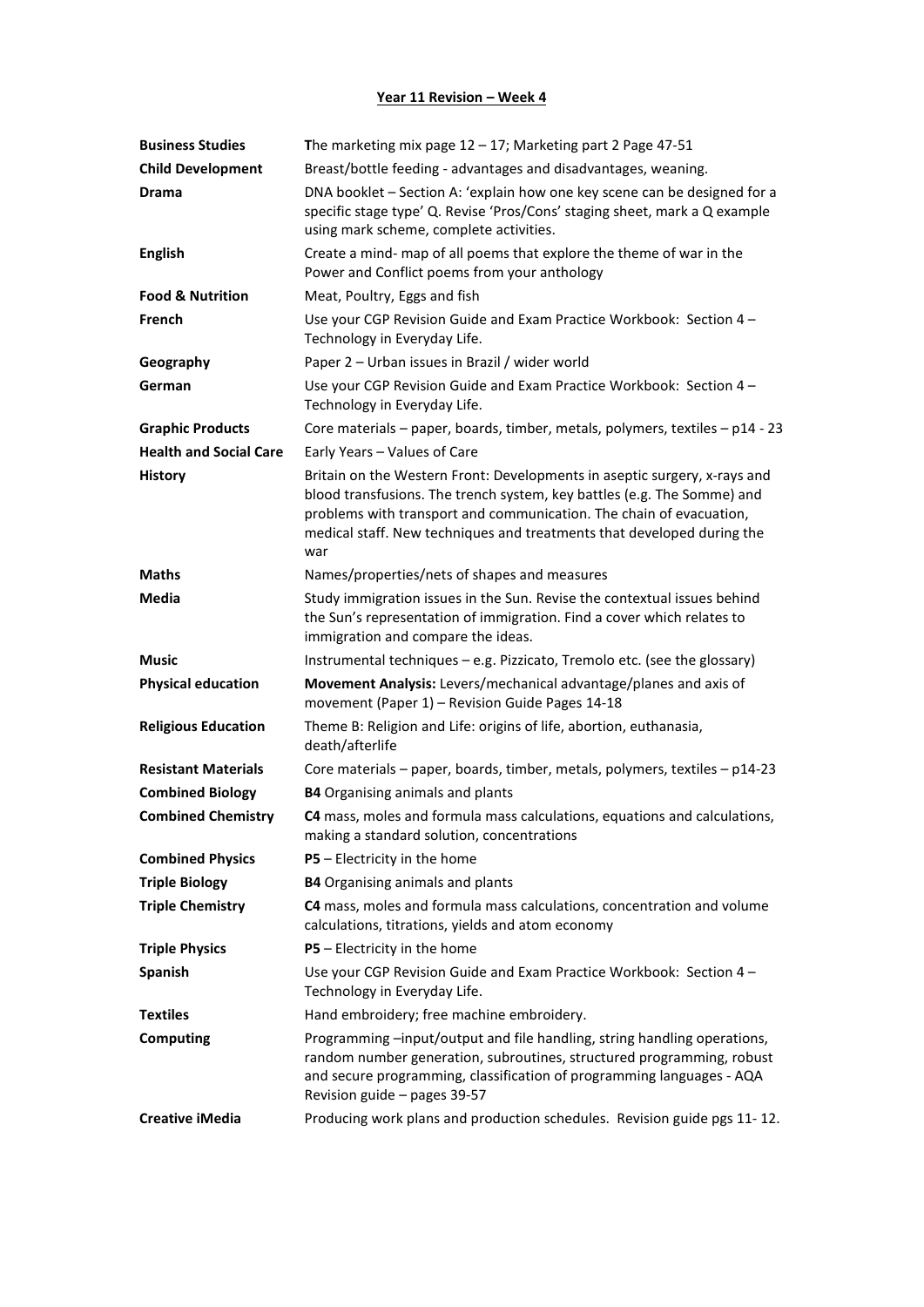| <b>Business Studies</b>       | Finance Page 19 - 24; Finance part 2 page 53-60                                                                                                                                           |
|-------------------------------|-------------------------------------------------------------------------------------------------------------------------------------------------------------------------------------------|
| <b>Child development</b>      | Bathing; nappies; clothes; equipment; the baby's environment; safety; first<br>aid; road safety.                                                                                          |
| <b>Drama</b>                  | Section B revision booklet (Theatre Review). Read through staging<br>question/answers, complete activities                                                                                |
| <b>English</b>                | Use one of your mind-maps to write a response to: Explore how the poets<br>explore the theme of war/ suffering in 'Remains' and one other poem of<br>your choice from the collection.     |
| <b>Food &amp; Nutrition</b>   | <b>Fats and Sugars</b>                                                                                                                                                                    |
| French                        | Use your CGP Revision Guide and Exam Practice Workbook: Section 5 -<br><b>Customs and Festivals.</b>                                                                                      |
| Geography                     | Paper 1 – The living world – Rainforests / cold environments                                                                                                                              |
| German                        | Use your CGP Revision Guide and Exam Practice Workbook: Section 5 -<br><b>Customs and Festivals.</b>                                                                                      |
| <b>Health and Social Care</b> | Legislation - Equality Act                                                                                                                                                                |
| <b>History</b>                | Anglo Saxons and Normans: Anglo Saxon Society; Social hierarchy including<br>earls, thegns etc. Law and government, economy and power of the<br>Godwins.                                  |
| <b>Graphic products</b>       | Core - Electronic/ Mechanical systems - p24 - 31                                                                                                                                          |
| <b>Maths</b>                  | Constructions and perimeter, area and volume                                                                                                                                              |
| <b>Media</b>                  | Study the revision materials based on Spectre (p16). Study the language<br>and representations of men.                                                                                    |
| <b>Music</b>                  | Technological effects - e.g. reverberation, distortion, delay. (see the<br>glossary)                                                                                                      |
| <b>Physical education</b>     | Physical Training 1: Fitness components. Principles of Training. Types of<br>training (Paper 1) - Revision Guide Pages 20-28                                                              |
| <b>Religious education</b>    | Theme D: Peace and Conflict: violence, terrorism, WMD, reasons for war                                                                                                                    |
| <b>Resistant materials</b>    | Core - Electronic/ Mechanical systems - P24-31                                                                                                                                            |
| <b>Combined Biology</b>       | B5 Communicable diseases B6 Preventing disease                                                                                                                                            |
| <b>Combined Chemistry</b>     | C5 The reactivity series of metals, displacement reactions, making salts<br>form metals and insoluble bases, neutralisation and pH, strong and weak<br>acids                              |
| <b>Combined Physics</b>       | P6 Molecules and matter                                                                                                                                                                   |
| <b>Triple Biology</b>         | B5 Communicable diseases B6 Preventing disease                                                                                                                                            |
| <b>Triple Chemistry</b>       | C5 The reactivity series of metals, displacement reactions, making salts<br>form metals and insoluble bases, neutralisation and pH, strong and weak<br>acids                              |
| <b>Triple Physics</b>         | <b>P6</b> Molecules and matter                                                                                                                                                            |
| Spanish                       | Use your CGP Revision Guide and Exam Practice Workbook: Section 5 -<br>Customs and Festivals.                                                                                             |
| <b>Textiles</b>               | Tye dye, batik.                                                                                                                                                                           |
| <b>Computing</b>              | Fundamentals of data representation - number bases, converting between<br>number bases, units of information, binary arithmetic, character encoding -<br>AQA Revision guide - pages 58-70 |
| <b>Creative iMedia</b>        | Producing work plans and production schedules. Revision guide pgs 11-12.                                                                                                                  |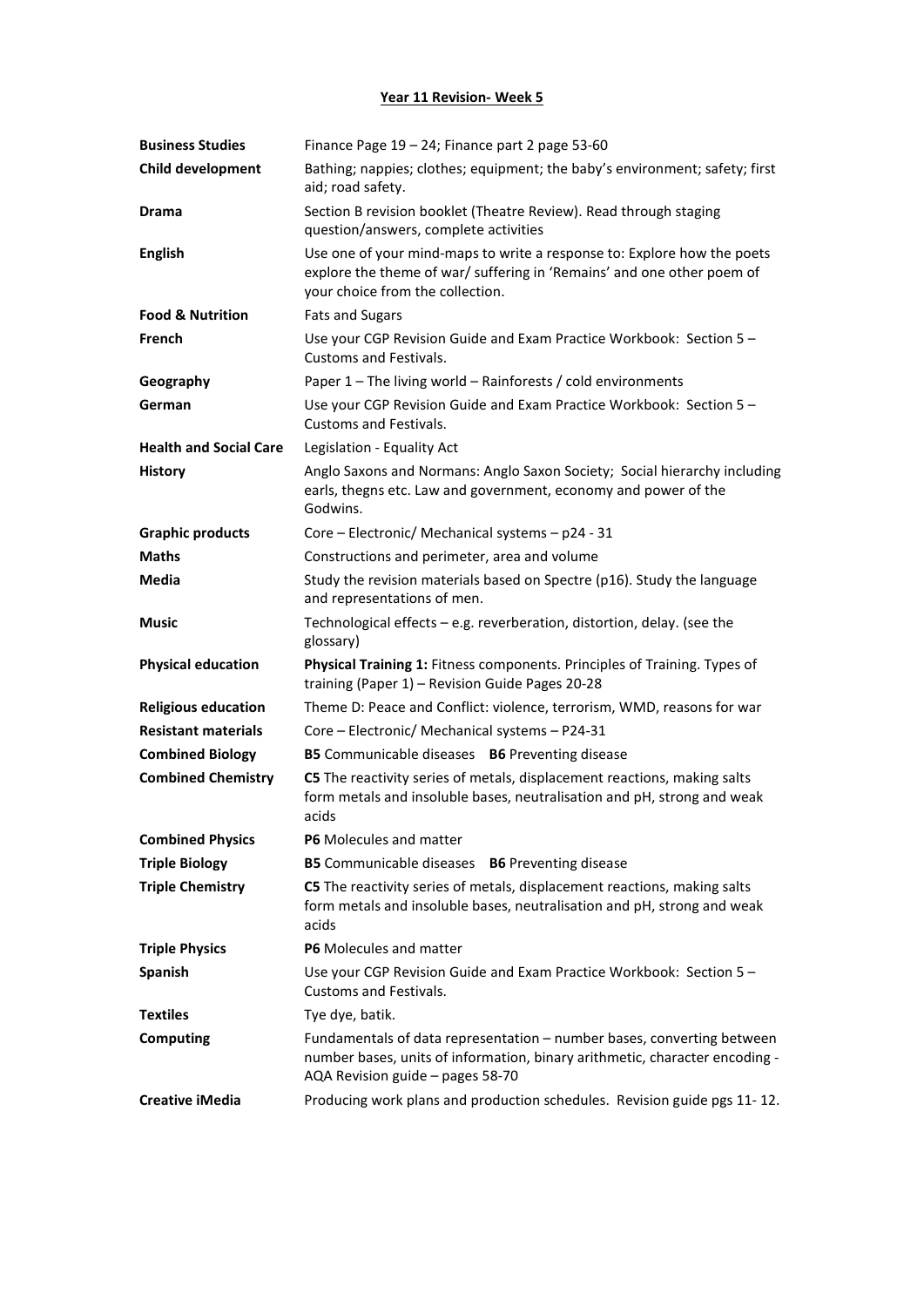| <b>Business Studies</b>       | Recruitment page 26-30                                                                                                                                                                |
|-------------------------------|---------------------------------------------------------------------------------------------------------------------------------------------------------------------------------------|
| <b>Child development</b>      | Common childhood illnesses; immunisation; looking after a sick child.                                                                                                                 |
| <b>Drama</b>                  | Section B revision booklet (Theatre Review). Read through acting<br>question/answers, complete activities                                                                             |
| <b>English</b>                | Revise themes for Macbeth with key quotes and make links to context.                                                                                                                  |
| <b>Food &amp; Nutrition</b>   | Beans, Nuts, Seeds, Tofu/Soya/Quorn                                                                                                                                                   |
| French                        | Use your CGP Revision Guide and Exam Practice Workbook: Section 6 -<br>Where You Live.                                                                                                |
| Geography                     | Paper 2 - Resources - focus on water                                                                                                                                                  |
| German                        | Use your CGP Revision Guide and Exam Practice Workbook: Section 6 -<br>Where You Live.                                                                                                |
| <b>Graphic products</b>       | Core - Forces, stresses, scales of production, quality control and production<br>aids. p36 - 43                                                                                       |
| <b>Health and Social Care</b> | Legislation - Childrens Act                                                                                                                                                           |
| <b>History</b>                | Anglo Saxons and Normans: William securing his power. Establishing<br>control, Castles, Anglo Saxon resistance in 1068 and then in 1069-71,<br>Harrying of the North.                 |
| <b>Maths</b>                  | Problem solving with Ratio and proportion                                                                                                                                             |
| <b>Media</b>                  | Advertising: p.20.<br>Study Quality Street. Complete the table covering different types of<br>representations.<br>Consider the way the Coca Cola advertisement uses media language to |
|                               | convey meanings.                                                                                                                                                                      |
| Music                         | Musical devices - e.g. sequence, ostinato, arpeggio, scale. Harmonic<br>devices eg Pedal, Drone.                                                                                      |
| <b>Physical education</b>     | <b>Physical Training 2:</b> Training Zones. Warm ups and Cool downs (Paper $1$ ) –<br>Revision Guide Pages 29-32                                                                      |
| <b>Religious education</b>    | Theme D: Peace and Conflict: Holy war, just war, pacifism, responses to<br>victims of war                                                                                             |
| <b>Resistant materials</b>    | Core - Forces, stresses, scales of production, quality control and production<br>aids. $P36 - 43$                                                                                     |
| <b>Combined Biology</b>       | <b>B7</b> Non-communicable disease                                                                                                                                                    |
| <b>Combined Chemistry</b>     | C6 Electrolysis, electrolysis of solutions and pure ionic compounds, the<br>extraction of aluminium                                                                                   |
| <b>Combined Physics</b>       | P7 Radioactivity                                                                                                                                                                      |
| <b>Triple Biology</b>         | <b>B7</b> Non-communicable disease                                                                                                                                                    |
| <b>Triple Chemistry</b>       | C6 Electrolysis, electrolysis of solutions and pure ionic compounds, the<br>extraction of aluminium                                                                                   |
| <b>Triple Physics</b>         | P7 Radioactivity                                                                                                                                                                      |
| Spanish                       | Use your CGP Revision Guide and Exam Practice Workbook: Section 6 -<br>Where You Live.                                                                                                |
| <b>Textiles</b>               | Printing, thermo chromic dyes, fabric paints.                                                                                                                                         |
|                               |                                                                                                                                                                                       |
| <b>Computing</b>              | Fundamentals of data representation - representing images, representing<br>sound, data compression - AQA Revision guide - pages 71-81                                                 |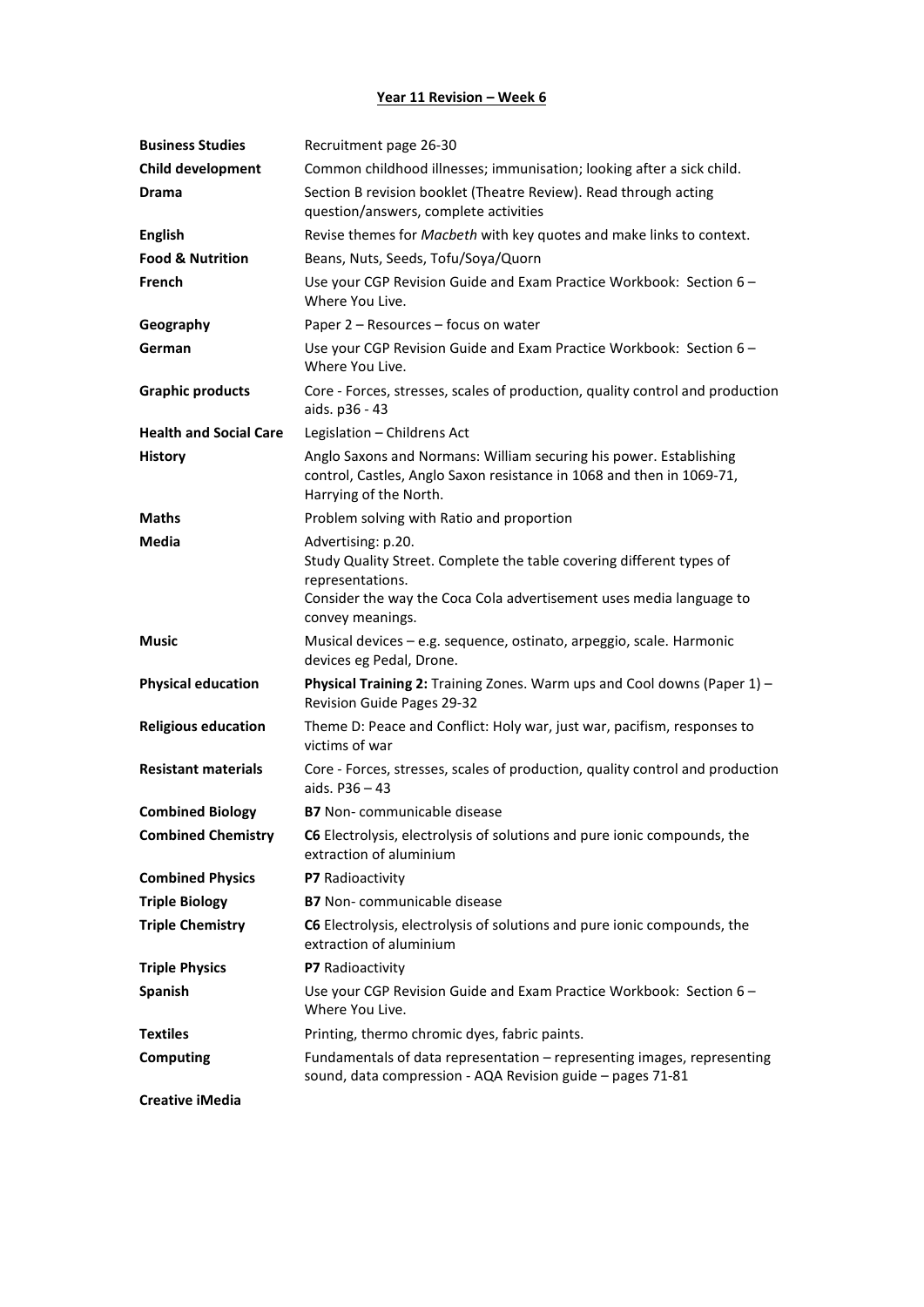| <b>Business Studies</b>       | Production page 32 - 38                                                                                                                                                       |
|-------------------------------|-------------------------------------------------------------------------------------------------------------------------------------------------------------------------------|
| <b>Child Development</b>      | Physical, social, emotional, intellectual development.                                                                                                                        |
| Drama                         | DNA revision booklet - Section A: 'explain how a lighting designer would<br>use lights to convey meaning to an audience' question & exemplar, revise<br>key lighting terms.   |
| <b>English</b>                | Revise key quotes linked to the theme of redemption in A Christmas Carol                                                                                                      |
| <b>Food &amp; Nutrition</b>   | Food hygiene, Yeast, Mould, Fungi, Bacteria. Role of Environmental Health<br>Officer; legislation e.g. Food Safety Acts.                                                      |
| French                        | Use your CGP Revision Guide and Exam Practice Workbook: Section 7 -<br>Lifestyle.                                                                                             |
| Geography                     | Paper 1 - Tectonic Hazards                                                                                                                                                    |
| German                        | Use your CGP Revision Guide and Exam Practice Workbook: Section 7 -<br>Lifestyle.                                                                                             |
| <b>Graphic products</b>       | Specialist – Properties of paper and board p48 & 49 and standard<br>components p50 & 51                                                                                       |
| <b>Health and Social Care</b> | Data Protection Act                                                                                                                                                           |
| <b>History</b>                | Anglo Saxons and Normans: Landownership under William 1066-87,<br>maintaining royal power (including the revolts of the Earls and the features<br>and effects of the revolt). |
| <b>Maths</b>                  | Data handling and probability                                                                                                                                                 |
| Media                         | Revise The Archers (p. 28-30) and consider the radio industry, including<br>BBC4, it's remit, and audiences.<br>Complete the tasks set on pages 29-30.                        |
| <b>Music</b>                  | Musical ornaments e.g. Acciaccatura, turn, trill, glissando etc.                                                                                                              |
| <b>Physical education</b>     | Sports Psychology 1: Classification of Skills. Basic Information Processing<br>(Paper 2) - Revision Guide Pages 34-37                                                         |
| <b>Religious education</b>    | Theme E: Crime and punishment: reason for crime, lawbreakers, aims of<br>punishment, suffering, forgiveness, death penalty                                                    |
| <b>Resistant materials</b>    | Specialist - Uses of wood, stock forms of wood, P58-60                                                                                                                        |
| <b>Combined Biology</b>       | <b>B8</b> Photosynthesis<br><b>B9</b> Respiration                                                                                                                             |
| <b>Combined Chemistry</b>     | C7 Energy changes. Exothermic and endothermic reactions, reaction profile<br>diagrams, bond energy calculations, chemical cells, batteries and fuel cells                     |
| <b>Combined Physics</b>       | P8 - Forces in balance                                                                                                                                                        |
| <b>Triple Biology</b>         | <b>B8</b> Photosynthesis<br><b>B9</b> Respiration                                                                                                                             |
| <b>Triple Chemistry</b>       | C7 Energy changes. Exothermic and endothermic reactions, reaction profile<br>diagrams, bond energy calculations                                                               |
| <b>Triple Physics</b>         | P8 - Forces in balance                                                                                                                                                        |
| Spanish                       | Use your CGP Revision Guide and Exam Practice Workbook: Section 7 -<br>Lifestyle.                                                                                             |
| <b>Textiles</b>               | Weaving, knitting, non-woven.                                                                                                                                                 |
| <b>Computing</b>              | Computer systems - hardware and software, Boolean logic, software<br>classification - AQA Revision guide - pages 82-96                                                        |
| <b>Creative iMedia</b>        | Health and safety considerations in creative media production. Revision<br>guide pages 15, 16, 17                                                                             |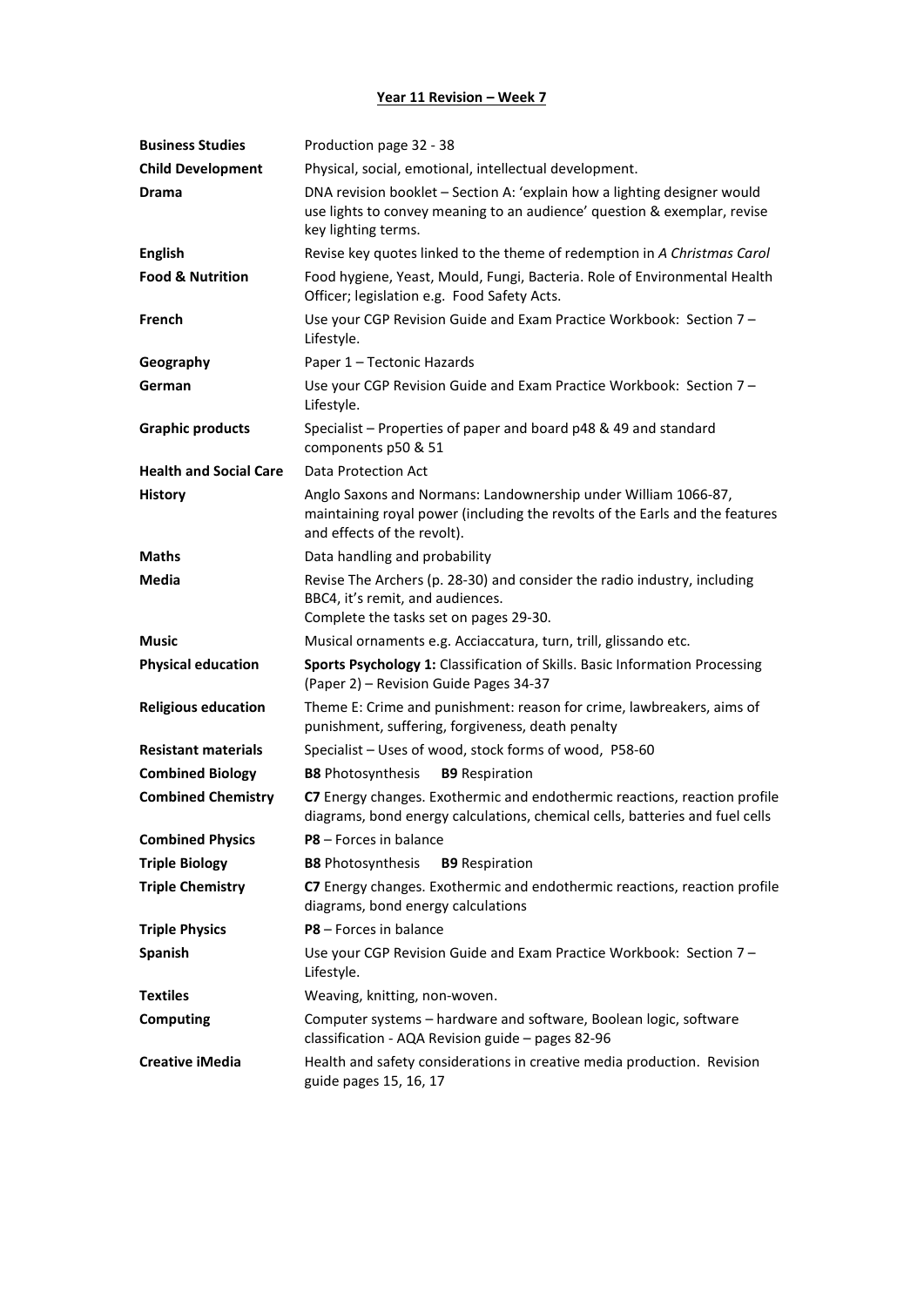| <b>Business Studies</b>       | Business Growth page 40-45                                                                                                                                                                                                                                                                  |
|-------------------------------|---------------------------------------------------------------------------------------------------------------------------------------------------------------------------------------------------------------------------------------------------------------------------------------------|
| <b>Child Development</b>      | Types of play; suitable toys.                                                                                                                                                                                                                                                               |
| <b>Drama</b>                  | DNA Revision Booklet - go to wider reading section: key themes, discussion,<br>play structure, language, character and relationships, original performance<br>information, a word from the author.                                                                                          |
| <b>English</b>                | Plan a response to: 'How does Dickens present the change in Scrooge's<br>character?'. Write response.                                                                                                                                                                                       |
| <b>Food &amp; Nutrition</b>   | Nutrients - Macro (Fat/Carb/Protein), Micro nutrients - Vitamins and<br>minerals.                                                                                                                                                                                                           |
| French-                       | Use your CGP Revision Guide and Exam Practice Workbook: Section 8 -<br>Social and Global Issues.                                                                                                                                                                                            |
| Geography                     | Paper 1 - Weather hazards                                                                                                                                                                                                                                                                   |
| German                        | Use your CGP Revision Guide and Exam Practice Workbook: Section 8 -<br>Social and Global Issues.                                                                                                                                                                                            |
| <b>Graphic products</b>       | Specialist - Working with paper and board p52 & 53 and printing<br>techniques p54 & 55                                                                                                                                                                                                      |
| <b>Health and Social Care</b> | <b>HASAWA</b>                                                                                                                                                                                                                                                                               |
| <b>History</b>                | Anglo Saxons and Normans: Norman England; Feudalism, changes to the<br>Church in England, the sheriff and the forest, Domesday book and Norman<br>Aristocracy.                                                                                                                              |
| <b>Maths</b>                  | Pythagoras and Trigonometry                                                                                                                                                                                                                                                                 |
| <b>Media</b>                  | P31. Revise the Helen and Rob episode (OneDrive). Answer the questions<br>focusing on the ways in which characters and narratives are important to<br>the BBC remit and their target audience.<br>Has the audience changed over time and what impact does the show have<br>on the audience? |
| <b>Music</b>                  | Knowledge of rhythm and time signatures; rhythm notation - from the semi<br>quaver-quaver-crochet-minim, semibreve, including dotted notes, triplet<br>notes, and all their equivalent rests.                                                                                               |
| <b>Physical education</b>     | Sports Psychology 2: Mental preparation for performance, Aggression,<br>personality types and motivation (Paper 2) - Revision Guide Pages 38-41                                                                                                                                             |
| <b>Religious education</b>    | Judaism: beliefs and teachings                                                                                                                                                                                                                                                              |
| <b>Resistant materials</b>    | Specialist - shaping, moulding and joining of wood - P63-71                                                                                                                                                                                                                                 |
| <b>Combined Biology</b>       | <b>B10</b> Nerves<br><b>B11 Hormones</b>                                                                                                                                                                                                                                                    |
| <b>Combined Chemistry</b>     | C8 rates of reaction and the collision theory, surface area, catalysts,<br>temperature, concentration, reversible reactions, dynamic equilibrium and<br>altering equilibrium conditions                                                                                                     |
| <b>Combined Physics</b>       | <b>P9</b> Motion                                                                                                                                                                                                                                                                            |
| <b>Triple Biology</b>         | <b>B11 Hormones B12 Homeostasis</b><br><b>B10</b> Nerves                                                                                                                                                                                                                                    |
| <b>Triple Chemistry</b>       | C8 rates of reaction and the collision theory, surface area, catalysts,<br>temperature, concentration, reversible reactions, dynamic equilibrium and<br>altering equilibrium conditions                                                                                                     |
| <b>Triple Physics</b>         | P9 Motion and P10 Force and motion                                                                                                                                                                                                                                                          |
| Spanish                       | Use your CGP Revision Guide and Exam Practice Workbook: Section 8 -<br>Social and Global Issues.                                                                                                                                                                                            |
| <b>Textiles</b>               | Natural fibres, man-made fibres.                                                                                                                                                                                                                                                            |
| <b>Computing</b>              | Computer systems - systems architecture - AQA Revision guide - pages 97-<br>107                                                                                                                                                                                                             |
| <b>Creative iMedia</b>        | legislation in creative media production. Revision guide pages 18 - 20                                                                                                                                                                                                                      |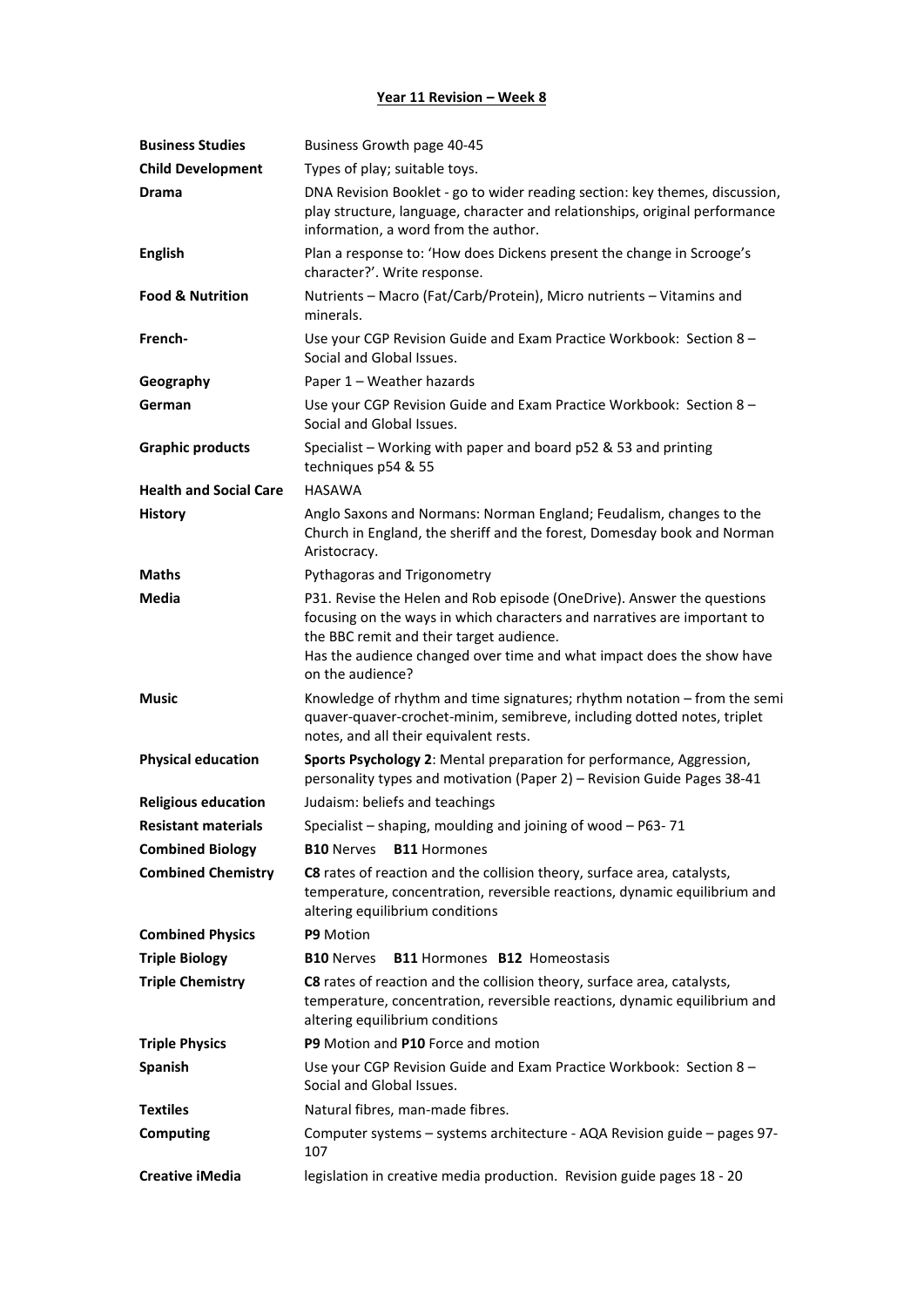| <b>Business Studies</b>       | Organisational structure page 62 - 66                                                                                                                                                             |
|-------------------------------|---------------------------------------------------------------------------------------------------------------------------------------------------------------------------------------------------|
| <b>Child Development</b>      | Childcare services; children with disabilities/special needs.                                                                                                                                     |
| <b>Drama</b>                  | Exam practise Section A (questions A, B & C, D) -stick to recommended<br>time limits for each question and have a go at answering mock Qs. Read<br>indicative content after - how close were you? |
| <b>English</b>                | Revise writing to persuade and then plan the response to an article titled:<br>"Teenagers are enslaved to social media". Write response.                                                          |
| <b>Food &amp; Nutrition</b>   | Healthy Eating guidelines - less fat, salt, sugar, high fibre, 5 a day, Eat well<br>guide, water and hydration. Energy balance.                                                                   |
| French                        | Use your CGP Revision Guide and Exam Practice Workbook: Section 9 -<br>Travel and Tourism.                                                                                                        |
| Geography                     | Paper 2 – Economic world – Measuring development and NEE examples                                                                                                                                 |
| German                        | Use your CGP Revision Guide and Exam Practice Workbook: Section 9 -<br>Travel and Tourism.                                                                                                        |
| <b>Graphic products</b>       | Specialist - Paper and board finishes p56 & 57                                                                                                                                                    |
| <b>Health and Social Care</b> | Mental Health Act                                                                                                                                                                                 |
| <b>History</b>                | Anglo Saxons and Normans: Williams personality and death, Bishop Odo,<br>Robert Curthose and the revolt 1077=80 and their defeat.                                                                 |
| <b>Maths</b>                  | Algebraic manipulation/substitution/solving equations (Quads for Higher)                                                                                                                          |
| <b>Media</b>                  | Explain how websites target audiences. (p. 33)                                                                                                                                                    |
| <b>Music</b>                  | Instrument identification and their families. (of western and non-western<br>instruments)                                                                                                         |
| <b>Physical education</b>     | Socio-cultural Influences: Engagement patterns of different social groups<br>(Paper 2) - - Revision Guide Pages 43-46                                                                             |
| <b>Religious education</b>    | Judaism: practices                                                                                                                                                                                |
| <b>Resistant materials</b>    | Specialist - Treatments and finishes of wood p72-73                                                                                                                                               |
| <b>Combined Biology</b>       | <b>B13</b> Reproduction <b>B14</b> Variation and evolution                                                                                                                                        |
| <b>Combined Chemistry</b>     | C9 crude oil and fuels, hydrocarbons, fractional distillation, burning<br>hydrocarbons, cracking hydrocarbons                                                                                     |
| <b>Combined Physics</b>       | P10 Force and motion                                                                                                                                                                              |
| <b>Triple Biology</b>         | <b>B13</b> Reproduction <b>B14</b> Variation and evolution                                                                                                                                        |
| <b>Triple Chemistry</b>       | C9 crude oil and fuels, hydrocarbons, fractional distillation, burning<br>hydrocarbons, cracking hydrocarbons                                                                                     |
|                               | C10 Organic reactions, reactions and properties of alkenes and alcohols.<br>Structures of alcohols, carboxylic acids, esters                                                                      |
| <b>Triple Physics</b>         | P11 - Force and pressure                                                                                                                                                                          |
| Spanish                       | Use your CGP Revision Guide and Exam Practice Workbook: Section 9 -<br>Travel and Tourism.                                                                                                        |
| <b>Textiles</b>               | Smart fibres/fabrics; technical fibres/fabrics.                                                                                                                                                   |
| <b>Computing</b>              | Computer networks - fundamentals of computer networks - AQA Revision<br>guide - pages 108 - 121                                                                                                   |
| <b>Creative iMedia</b>        | File formats and their properties. Revision guide pages 27 - 31                                                                                                                                   |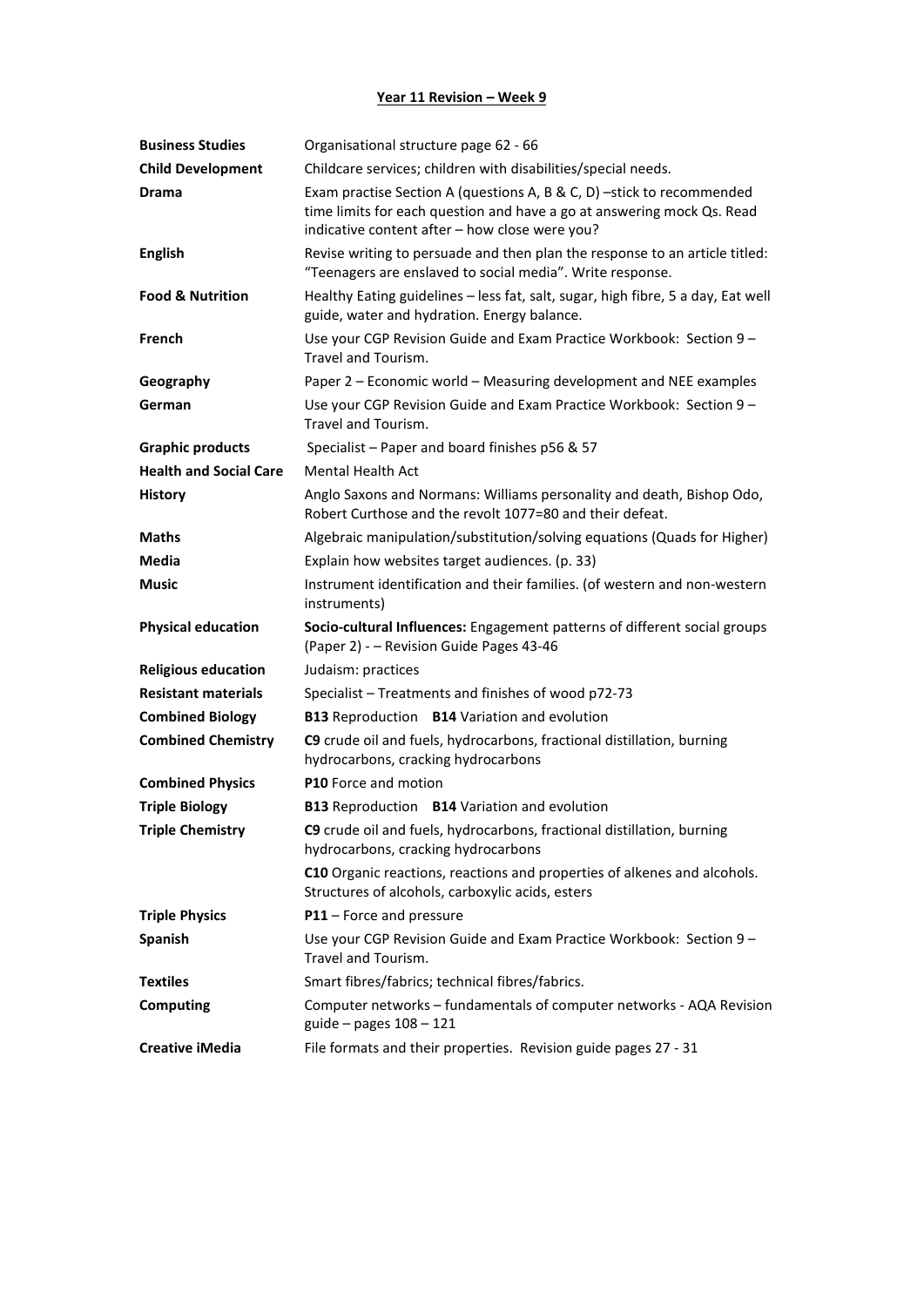| <b>Business Studies</b>       | Specialisation and interdependence page 68 - 72                                                                                                                                                      |
|-------------------------------|------------------------------------------------------------------------------------------------------------------------------------------------------------------------------------------------------|
| <b>Child Development</b>      | Fostering and adoption; Childcare services, statutory services.                                                                                                                                      |
| <b>Drama</b>                  | Exam practise Section B (staging and acting $q$ ) – stick to recommended time<br>limits for each question and have a go at answering mock Qs. Read<br>indicative content after - how close were you? |
| <b>English</b>                | Plan and write a response to: How does Priestley use the character of Eva in<br>An Inspector Calls to comment on poverty?                                                                            |
| <b>Food &amp; Nutrition</b>   | Packaging - types of materials, environmental issues e.g. Recycling; labels<br>and logos. Labelling - what needs to be included, by law? Food traffic light<br>system                                |
| French                        | Use your CGP Revision Guide and Exam Practice Workbook: Section 10 -<br>Study and Employment.                                                                                                        |
| Geography                     | Paper 2 – Economic world – UK examples                                                                                                                                                               |
| German                        | Use your CGP Revision Guide and Exam Practice Workbook: Section 10 -<br>Study and Employment.                                                                                                        |
| <b>Graphic products</b>       | Looking at the work of others p94 & 95                                                                                                                                                               |
| <b>Health and Social Care</b> | Personal Hygiene                                                                                                                                                                                     |
| <b>History</b>                | American West: Early Settlement: Plains Indians, Westward Migration and<br>Conflict and Tension on the plains (e.g. Fort Laramie treaty).                                                            |
| <b>Maths</b>                  | Co-ordinates and graphs                                                                                                                                                                              |
| <b>Media</b>                  | Study the regulation issues for Pokemon go. Explain why regulation is<br>important to the games industry?                                                                                            |
| <b>Music</b>                  | Interval recognition (through practise). Using their full name to describe<br>them eg Major 2 <sup>nd</sup> , Perfect 4th                                                                            |
| <b>Physical education</b>     | Commercialisation of Physical Activity and Sport: Sponsorship, Media and<br>Technology (Paper 2) - Revision Guide Pages 47-58                                                                        |
| <b>Religious education</b>    | Christianity: beliefs and teachings                                                                                                                                                                  |
| <b>Resistant materials</b>    | Designers/ work of others P94-97                                                                                                                                                                     |
| <b>Combined Biology</b>       | <b>B15</b> Genetics and evolution                                                                                                                                                                    |
| <b>Combined Chemistry</b>     | C12 Chemical analysis, pure substances and mixtures, analysing<br>chromatograms, testing for oxygen, carbon dioxide, chlorine and hydrogen                                                           |
| <b>Combined Physics</b>       | P11 Wave properties                                                                                                                                                                                  |
| <b>Triple Biology</b>         | <b>B15</b> Genetics and evolution                                                                                                                                                                    |
| <b>Triple Chemistry</b>       | C11 Addition polymers, condensation polymers, natural polymers, DNA                                                                                                                                  |
|                               | C12 Chemical analysis, pure substances and mixtures, analysing<br>chromatograms, testing for oxygen, carbon dioxide, chlorine and hydrogen                                                           |
| <b>Triple Physics</b>         | P12 Wave properties and P13 Electromagnetic waves                                                                                                                                                    |
| Spanish                       | Use your CGP Revision Guide and Exam Practice Workbook: Section 10 -<br>Study and Employment.                                                                                                        |
| <b>Textiles</b>               | Environment and sustainability.                                                                                                                                                                      |
| <b>Computing</b>              | Fundamentals of cyber security - cyber security threats - AQA Revision<br>guide $-$ pages 122-131                                                                                                    |
| <b>Creative iMedia</b>        | File formats and their properties. Revision guide pages 27 - 31                                                                                                                                      |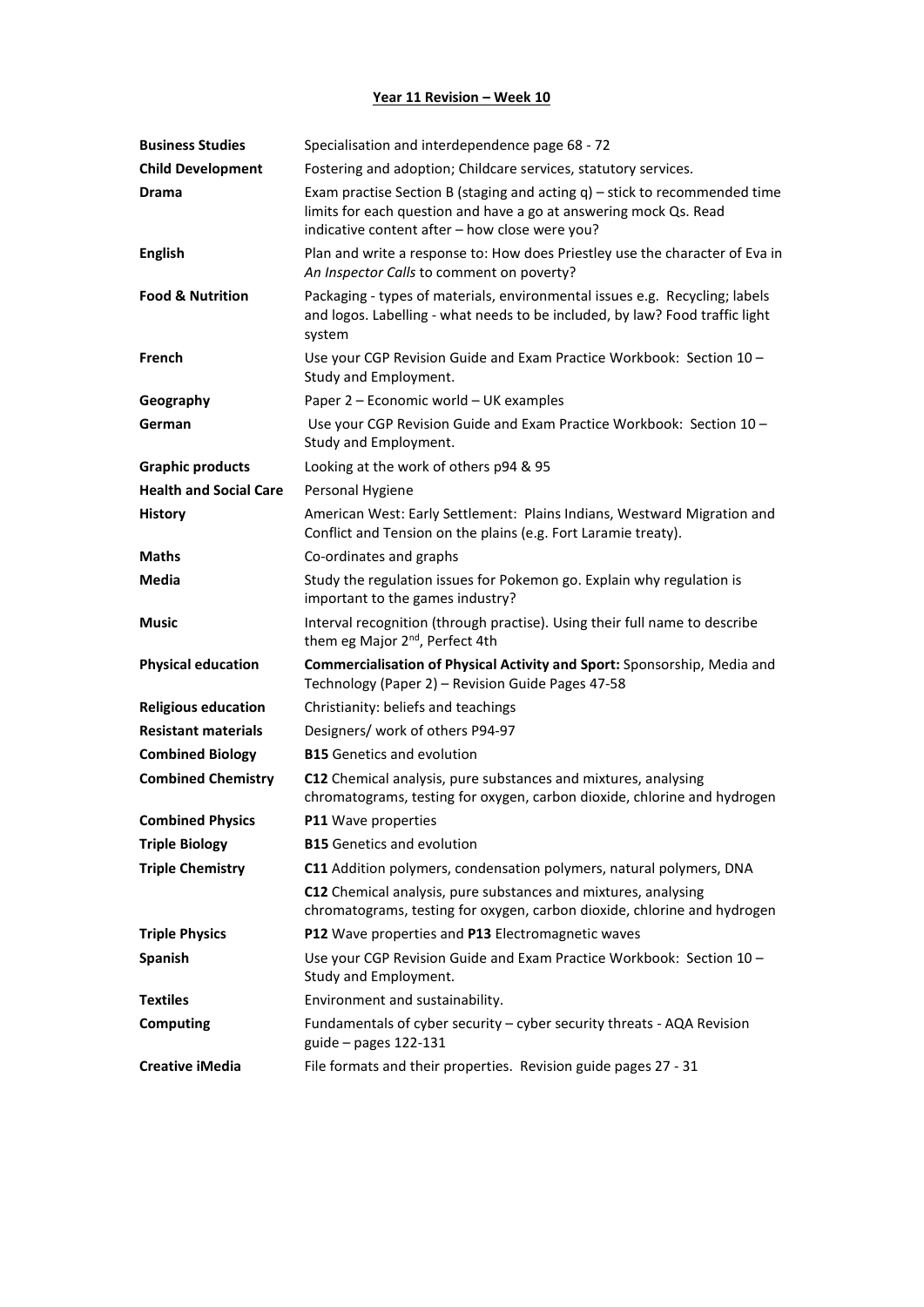| <b>Business Studies</b>       | www.kimberleyschool.co.uk Navigate to curriculum, KS4 past papers unit 1<br>setting up a business May 2015                                                                                                       |
|-------------------------------|------------------------------------------------------------------------------------------------------------------------------------------------------------------------------------------------------------------|
| <b>Child Development</b>      | Exam question practice                                                                                                                                                                                           |
| <b>Drama</b>                  | Exam practise Section A (questions A, B & C, D) -stick to recommended<br>time limits for each question and have a go at answering mock Qs. Read<br>indicative content after - how close were you?                |
| <b>English</b>                | Plan and write a response to: 'How does Shakespeare present Macbeth as a<br>tragic hero?'                                                                                                                        |
| Food & Nutrition -            | Functions of main ingredients in food, e.g. Flour in cake, Raising agents,<br>dextrinization, caramelisation, gelatinisation.                                                                                    |
| French                        | Use your CGP Revision Guide and Exam Practice Workbook: Section 11 -<br>Grammar.                                                                                                                                 |
| Geography                     | Paper 3 - fieldwork investigations - Burbage brook and Nottingham trams                                                                                                                                          |
| German                        | Use your CGP Revision Guide and Exam Practice Workbook: Section 11 -<br>Grammar.                                                                                                                                 |
| <b>Graphic products</b>       | Market research / Product Analysis p100 - 103                                                                                                                                                                    |
| <b>Health and Social Care</b> | <b>Security Measures</b>                                                                                                                                                                                         |
| <b>History</b>                | American West - Development on the Plains 1862-76; Settlement in West<br>(e.g. Homestead Act), the cattle industry and changes for the Plains Indians                                                            |
| <b>Maths</b>                  | Standard Index Form - Converting & Calculating.                                                                                                                                                                  |
| Media                         | Look at your complete edition of the Sun.<br>Create a revision mood board considering how the newspaper targets<br>different audiences, what it's political context is and how social issues are<br>represented. |
| <b>Music</b>                  | Haydn - The Clock - knowledge of the style, context, use of instruments<br>within the symphony, how the musical elements like melody, harmony,<br>rhythm are used to compose this piece of music.                |
| <b>Physical education</b>     | Ethical Issues: Conduct of performers. Spectator behaviour (Paper 2) -<br>Revision Guide Pages 59-64                                                                                                             |
| <b>Religious education</b>    | <b>Christianity: Practices</b>                                                                                                                                                                                   |
| <b>Resistant materials</b>    | Market research / Product Analysis - P100-103                                                                                                                                                                    |
| <b>Combined Biology</b>       | <b>B16</b> Adaptations, interdependence, competition                                                                                                                                                             |
| <b>Combined Chemistry</b>     | C13 History of the atmosphere, evolving atmosphere, greenhouse gases,<br>global climate change, atmospheric pollutants                                                                                           |
| <b>Combined Physics</b>       | P12 Electromagnetic waves                                                                                                                                                                                        |
| <b>Triple Biology</b>         | <b>B16</b> Adaptations, interdependence, competition                                                                                                                                                             |
| <b>Triple Chemistry</b>       | C13 History of the atmosphere, evolving atmosphere, greenhouse gases,<br>global climate change, atmospheric pollutants                                                                                           |
|                               | C14 finite and renewable resources, water safety and treatment, extracting<br>metals, life cycle assessment, reduce, reuse and recycle                                                                           |
| <b>Triple Physics</b>         | P14 Light and P15 Electromagnetism                                                                                                                                                                               |
| Spanish                       | Use your CGP Revision Guide and Exam Practice Workbook: Section 11 -<br>Grammar.                                                                                                                                 |
| <b>Textiles</b>               | Past exam questions                                                                                                                                                                                              |
| <b>Computing</b>              | Fundamentals of cyber security $-$ methods to detect and prevent cyber<br>security threats - AQA Revision guide - pages 122-131                                                                                  |
| <b>Creative iMedia</b>        | LO4 How to review pre-production documents and identifying areas for<br>improvement. Revision guide pages 33 and 34.                                                                                             |